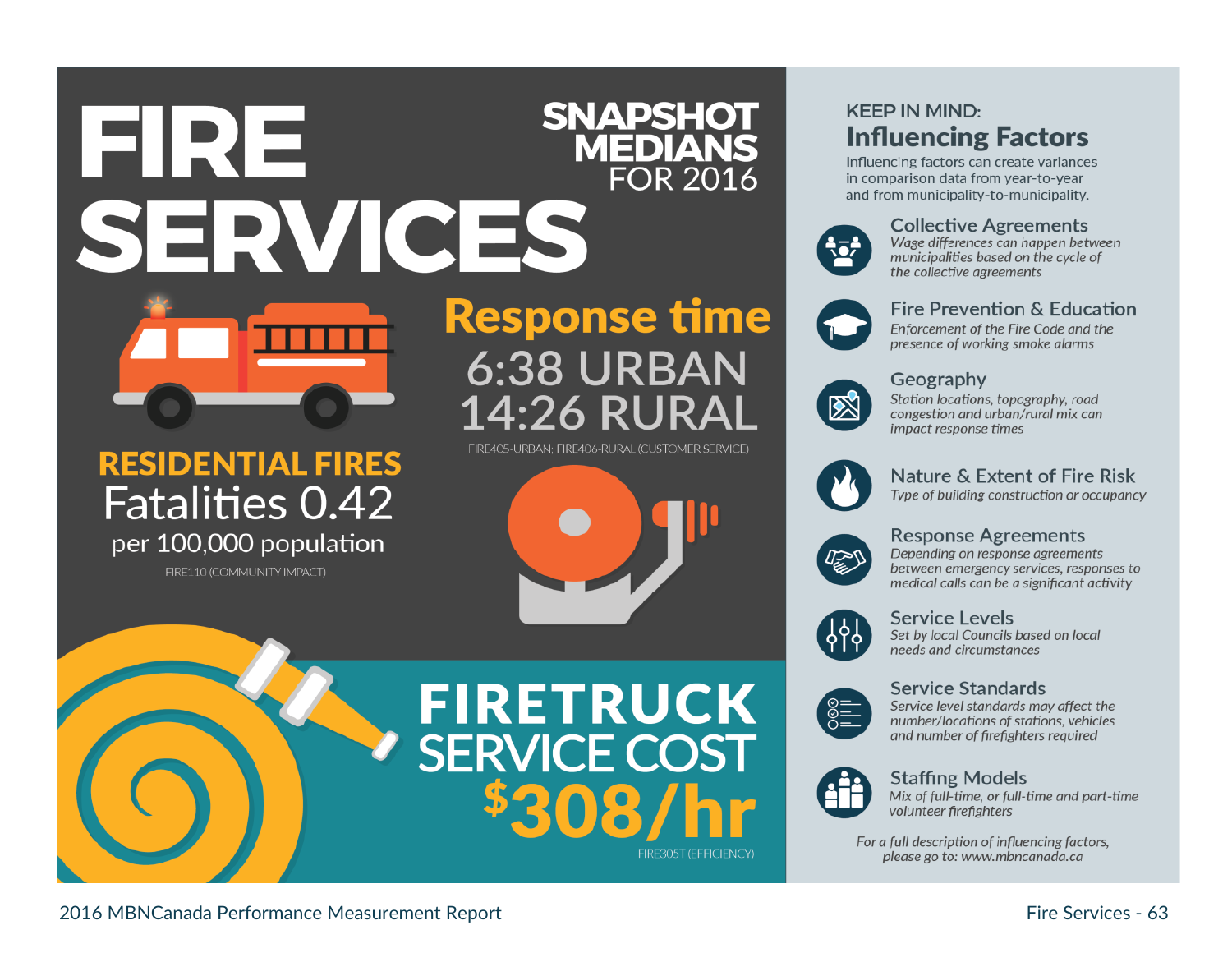#### **Fig. 10.1 Number of Staffed Fire In-Service Vehicle Hours per Capita (Entire Municipality)**

Entire municipality includes both urban and rural areas. Urban is defined as the area served by full-time firefighters stationed with their vehicles on a continuous basis; and rural is defined as the area served by volunteer firefighters who are on-call to respond to emergencies as they arise.

Rural areas tend to have higher vehicle hours per capita because there is a proportionately smaller number of citizens in those response areas.



Source: FIRE230 (Service Level)

Comment:

The City of Hamilton and the City of Greater Sudbury have Urban and Rural components of service delivery whereas all other municipalities only have an urban component.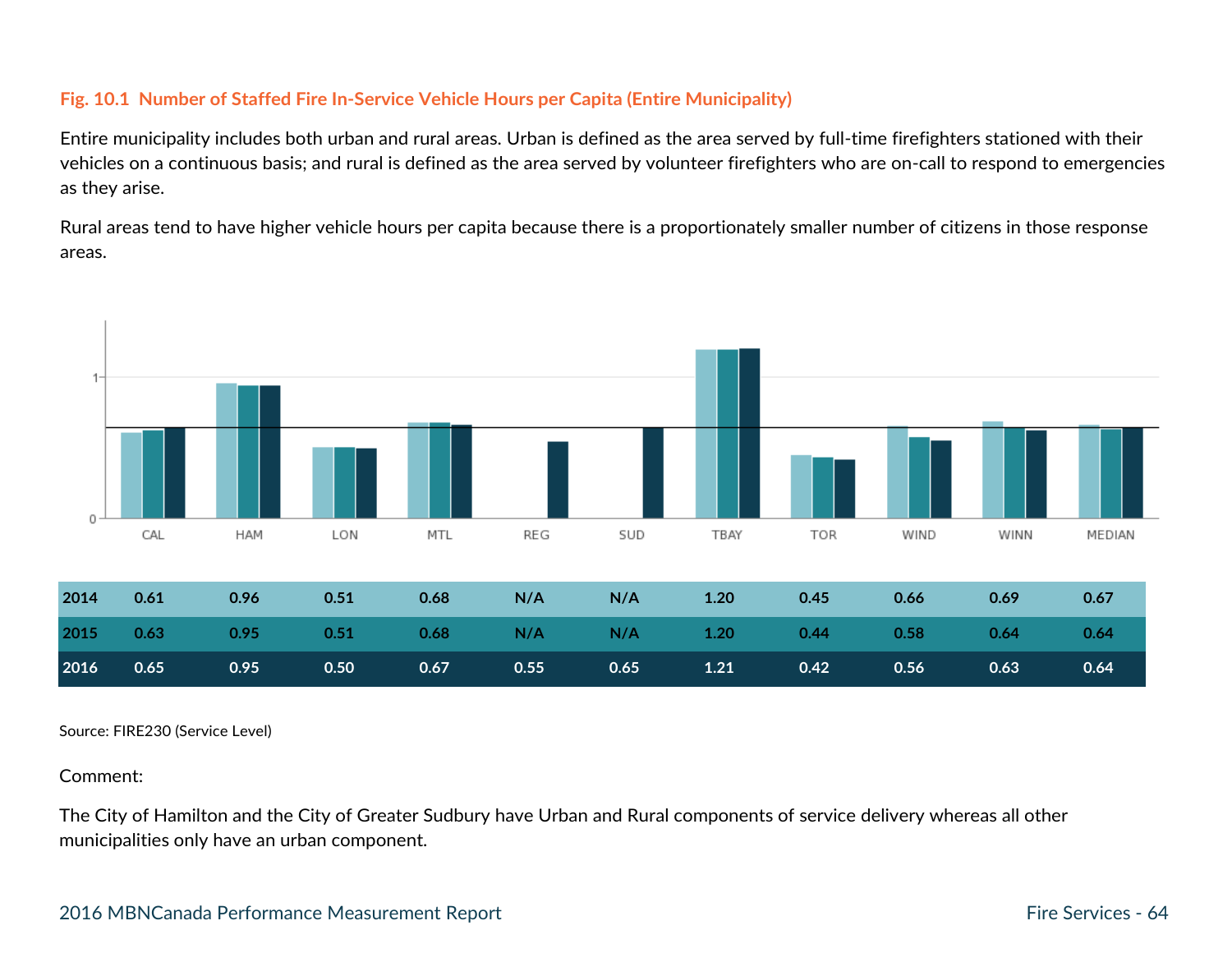#### **Fig. 10.2 Residential Fire Related Injuries per 100,000 Population (Entire Municipality)**

There are provincial differences in the definition of 'severity' that affect the number of fire related injuries. The definition is currently under review. For this reason, the median has not been included.

|                                    | 2014  | 2015  | 2016  |  |                                    | 2014 |  |
|------------------------------------|-------|-------|-------|--|------------------------------------|------|--|
| CAL                                | 1.67  | 1.71  | 2.35  |  | CAL                                | 0.42 |  |
| <b>HAM</b>                         | 4.95  | 4.18  | 3.78  |  | <b>HAM</b>                         | 0.37 |  |
| <b>LON</b>                         | 8.74  | 5.25  | 9.38  |  | <b>LON</b>                         | 0.26 |  |
| <b>MTL</b>                         | 0.96  | 0.90  | 0.80  |  | <b>MTL</b>                         | 0.46 |  |
| <b>REG</b>                         | N/A   | N/A   | 8.44  |  | <b>REG</b>                         | N/A  |  |
| <b>SUD</b>                         | N/A   | N/A   | 4.95  |  | <b>SUD</b>                         | N/A  |  |
| <b>TBAY</b>                        | 7.33  | 13.74 | 8.26  |  | <b>TBAY</b>                        | 0.00 |  |
| <b>TOR</b>                         | 5.48  | 5.34  | 5.49  |  | <b>TOR</b>                         | 0.32 |  |
| <b>WIND</b>                        | 13.75 | 18.97 | 13.35 |  | <b>WIND</b>                        | 0.95 |  |
| <b>WINN</b>                        | 11.70 | 8.35  | 8.16  |  | <b>WINN</b>                        | 0.14 |  |
|                                    |       |       |       |  | <b>MEDIAN</b>                      | 0.35 |  |
| Source: FIRE105 (Community Impact) |       |       |       |  | Source: FIRE110 (Community Impact) |      |  |

#### **Fig. 10.3 Residential Fire Related Fatalities per 100,000 Population (Entire Municipality)**

Total number of residential fire related civilian fatalities as determined by the Office of the Fire Marshall per 100,000 population.

|                       | 2014  | 2015  | 2016                               |               | 2014 | 2015 | 2016              |
|-----------------------|-------|-------|------------------------------------|---------------|------|------|-------------------|
| <b>CAL</b>            | 1.67  | 1.71  | 2.35                               | <b>CAL</b>    | 0.42 | 0.00 | 0.08              |
| <b>HAM</b>            | 4.95  | 4.18  | 3.78                               | <b>HAM</b>    | 0.37 | 0.73 | 1.98              |
| <b>LON</b>            | 8.74  | 5.25  | 9.38                               | <b>LON</b>    | 0.26 | 0.26 | 0.26              |
| <b>MTL</b>            | 0.96  | 0.90  | 0.80                               | <b>MTL</b>    | 0.46 | 0.35 | 0.35              |
| <b>REG</b>            | N/A   | N/A   | 8.44                               | <b>REG</b>    | N/A  | 0.90 | 1.33              |
| <b>SUD</b>            | N/A   | N/A   | 4.95                               | <b>SUD</b>    | N/A  | N/A  | 0.00 <sub>1</sub> |
| <b>TBAY</b>           | 7.33  | 13.74 | 8.26                               | <b>TBAY</b>   | 0.00 | 0.00 | 0.00              |
| <b>TOR</b>            | 5.48  | 5.34  | 5.49                               | <b>TOR</b>    | 0.32 | 0.42 | 0.49              |
| <b>WIND</b>           | 13.75 | 18.97 | 13.35                              | <b>WIND</b>   | 0.95 | 0.47 | 1.38              |
| <b>WINN</b>           | 11.70 | 8.35  | 8.16                               | <b>WINN</b>   | 0.14 | 0.14 | 1.09              |
|                       |       |       |                                    | <b>MEDIAN</b> | 0.35 | 0.35 | 0.42              |
| 05 (Community Impact) |       |       | Source: FIRE110 (Community Impact) |               |      |      |                   |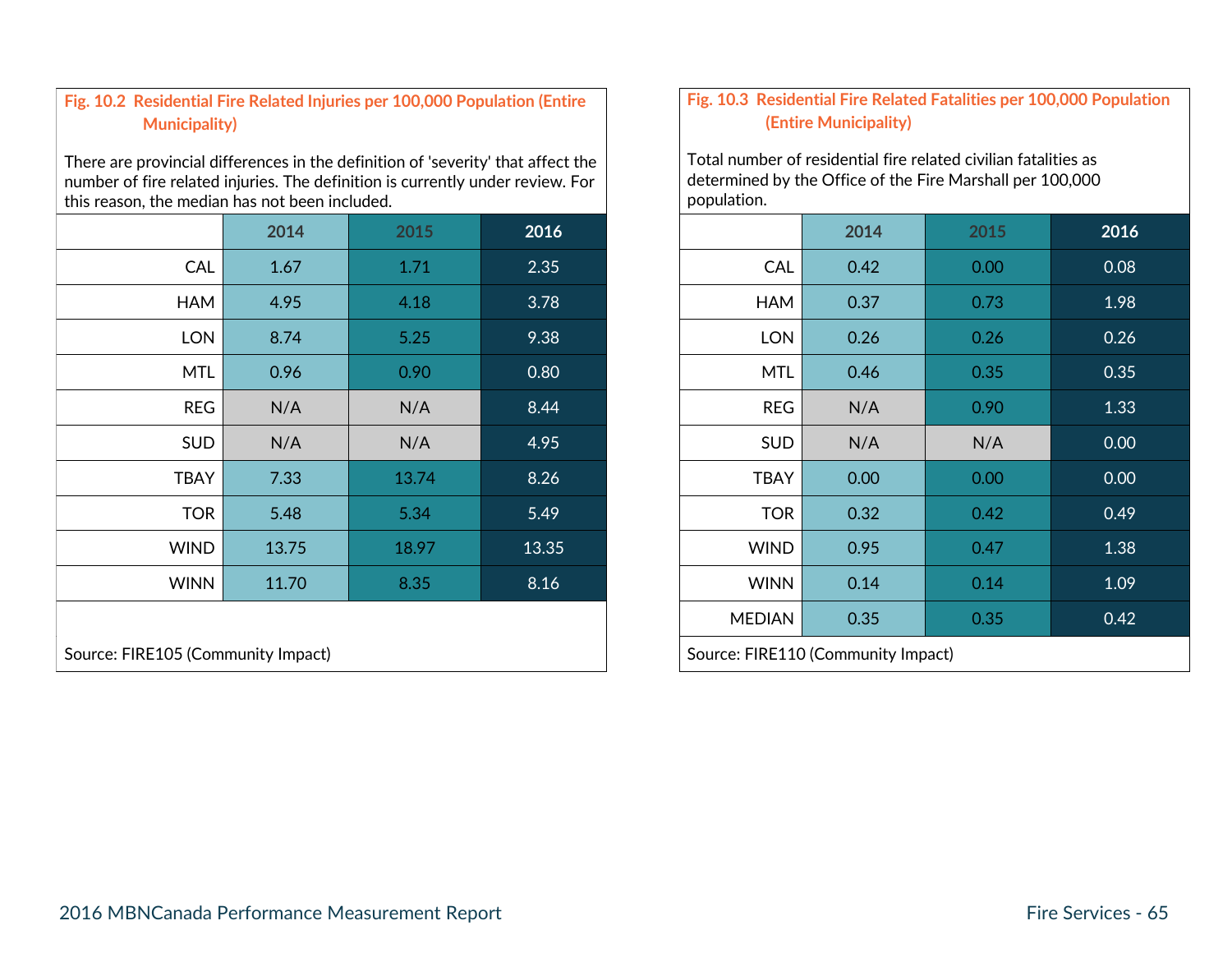#### **Fig. 10.4 Rate of Residential Structural Fires with Losses per 1,000 Households (Entire Municipality)**

Number of residential structure fires with losses per 1,000 households as reported by the fire department.



Source: FIRE115 (Community Impact)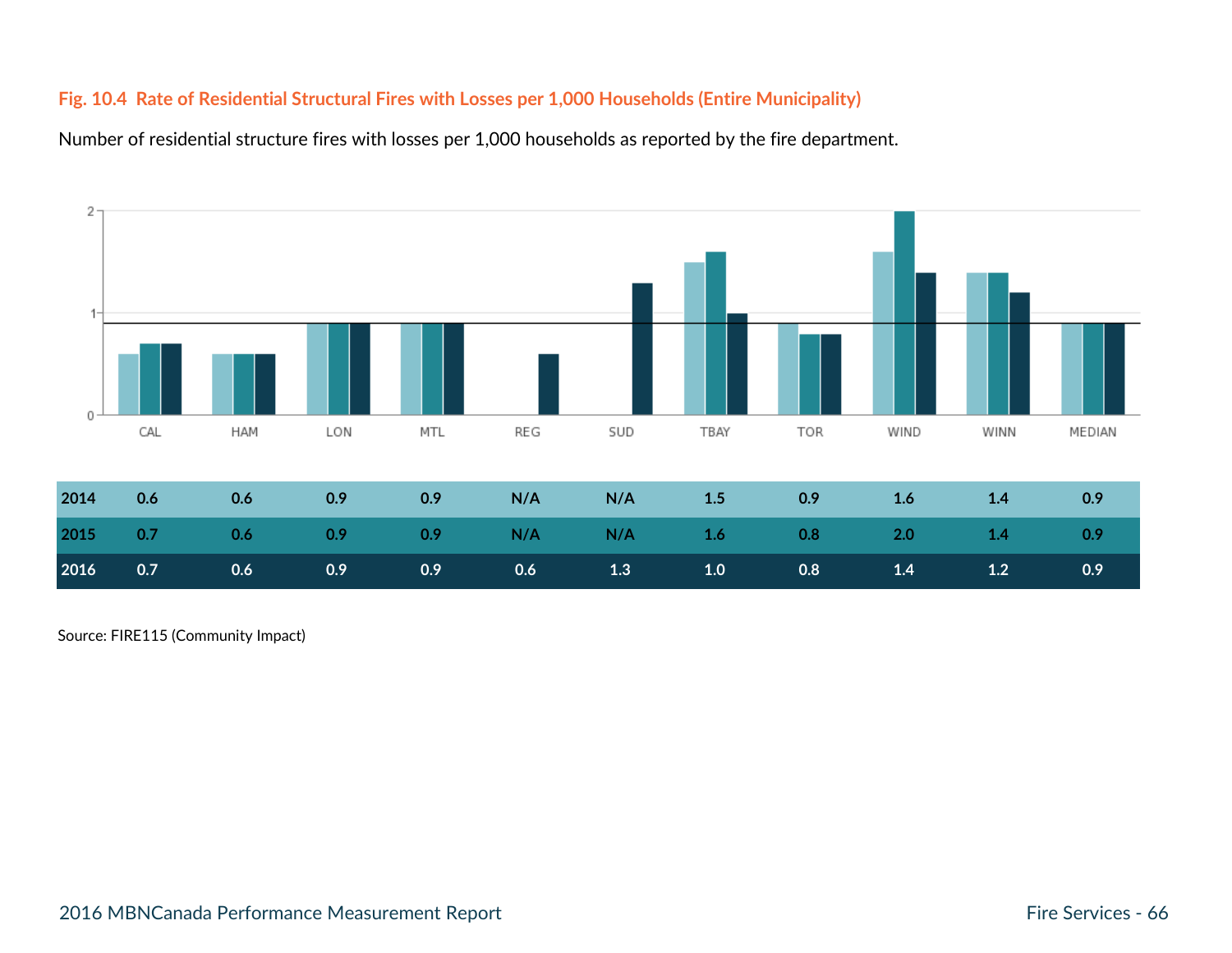#### **Fig. 10.5 Actual 90th Percentile Fire Station Notification Response Time in Minutes/Seconds (Urban)**

Each municipality has a different mix of vehicle types and staffing modes, reflecting its fire and community risks.

|               | 2014  | 2015  | 2016  |
|---------------|-------|-------|-------|
| <b>CAL</b>    | 06:44 | 07:05 | 06:52 |
| <b>HAM</b>    | 06:55 | 06:52 | 06:52 |
| <b>LON</b>    | 06:03 | 05:59 | 06:08 |
| <b>MTL</b>    | 06:20 | 06:18 | 06:16 |
| <b>REG</b>    | N/A   | N/A   | 05:45 |
| <b>SUD</b>    | N/A   | N/A   | 09:34 |
| <b>TBAY</b>   | 06:46 | 06:38 | 06:40 |
| <b>TOR</b>    | 06:38 | 06:34 | 06:28 |
| <b>WIND</b>   | 07:15 | 07:21 | 06:36 |
| <b>WINN</b>   | 06:55 | 06:51 | 06:57 |
| <b>MEDIAN</b> | 06:45 | 06:44 | 06:38 |

Source: FIRE405 (Customer Service)

#### **Fig. 10.6 Actual 90th Percentile Fire Station Notification Response Time in Minutes/Seconds (Rural)**

Hamilton and Greater Sudbury are the only municipalities with both urban and rural components.

|            | 2014  | 2015  | 2016  |               | 2014  | 2015  | 2016  |
|------------|-------|-------|-------|---------------|-------|-------|-------|
| <b>CAL</b> | 06:44 | 07:05 | 06:52 | HAM           | 13:06 | 12:58 | 13:41 |
| <b>HAM</b> | 06:55 | 06:52 | 06:52 | <b>SUD</b>    | N/A   | N/A   | 15:11 |
| <b>LON</b> | 06:03 | 05:59 | 06:08 | <b>MEDIAN</b> | 13:06 | 12:58 | 14:26 |

Source: FIRE406 (Customer Service)